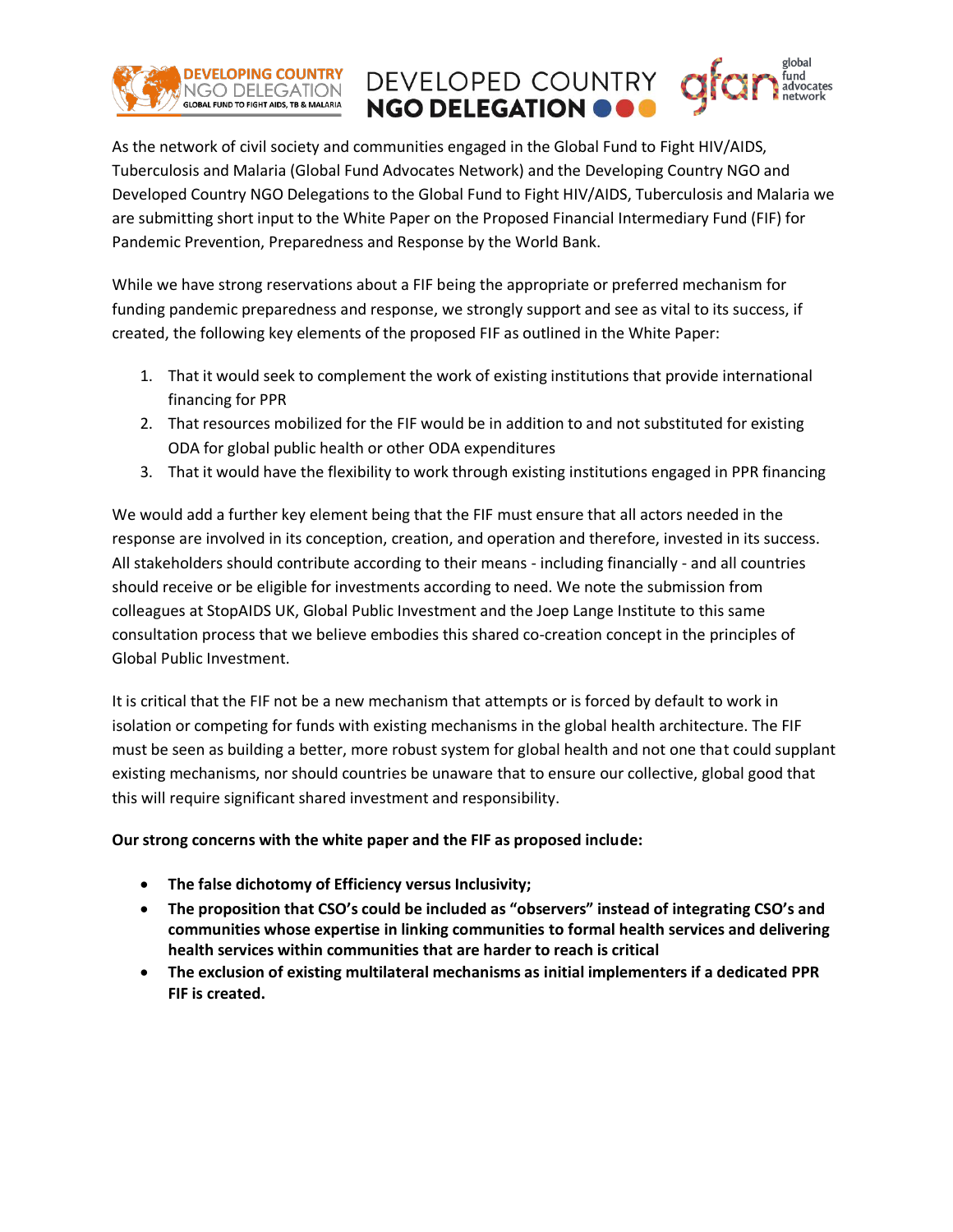

## *Efficiency vs. Inclusivity: A false dichotomy*

The white paper advances a perspective that inclusivity is somehow a barrier to efficient governance and decision-making and provides no evidence or sources to back-up these assertions.

DEVELOPED COUNTRY<br>NGO DELEGATION OOO

We urge the FIF to reject this as a false dichotomy; efficiency in decision-making isn't a guarantee of impact or results any more than inclusivity is.

Smaller, leaner organizations than those typically managed by the World Bank like the Global Fund to Fight HIV/AIDS, Tuberculosis and Malaria who have an inclusive governance model have shown that efficient, timely and impactful programs are possible with an inclusive governance model. This was amply demonstrated by the Global Fund during the COVID19 Pandemic as a founding partner and implementing agency of the Access to COVID-19 Tools Accelerator (ACT-Accelerator) and through its C19RM Funding. Through these mechanisms the Global Fund effectively and rapidly responded to the needs of low- and middle-income countries to ensure access to safe and effective diagnostics and treatments including medical oxygen, protect health workers and strengthen health systems.

In 2017, the evaluation by the Multilateral Organization Performance Assessment Network (MOPAN), which monitors the performance of multilateral organizations, gave the Global Fund top ratings in organizational architecture, operating model and financial transparency and accountability. The overall conclusion is that the Global Fund is fit for purpose and able to adapt to future needs,"

## *CSO's as Observers: the opposite of meaningful inclusion*

We categorically reject that CSO's should be "observers" in the governance model. One of the major concerns we have with a FIF is that it is being established within a nation-state centric model. Nation states bear the ultimate responsibility and must be accountable for providing universal health services to their populations, but good health responses require a multi-stakeholder, partnership approach – this has best been modeled by multilateral global health actors. Recent experience with the Access to COVID Technologies – Accelerator (ACT-A) shows that without a strong, inclusive, and transparent governance model ensuring both efficient, timely and impactful decision-making and inclusivity are challenging to succeed at.

## *The Global Fund: An evolving model for inclusivity and impact*

Civil society organizations and community-based and led organizations have always been critical to successful implementation of health programs. However, community engagement has often been informal, unpaid and an "add-on" to programs as "consultation" instead of rigorous inclusion.

The Global Fund to Fight HIV/AIDS, Tuberculosis and Malaria however provides an interesting example of early, strong engagement of CSO's and communities that we would strongly recommend the FIF take lessons from. Some of the key ways in which the FIF could build on the experience and lessons learnt by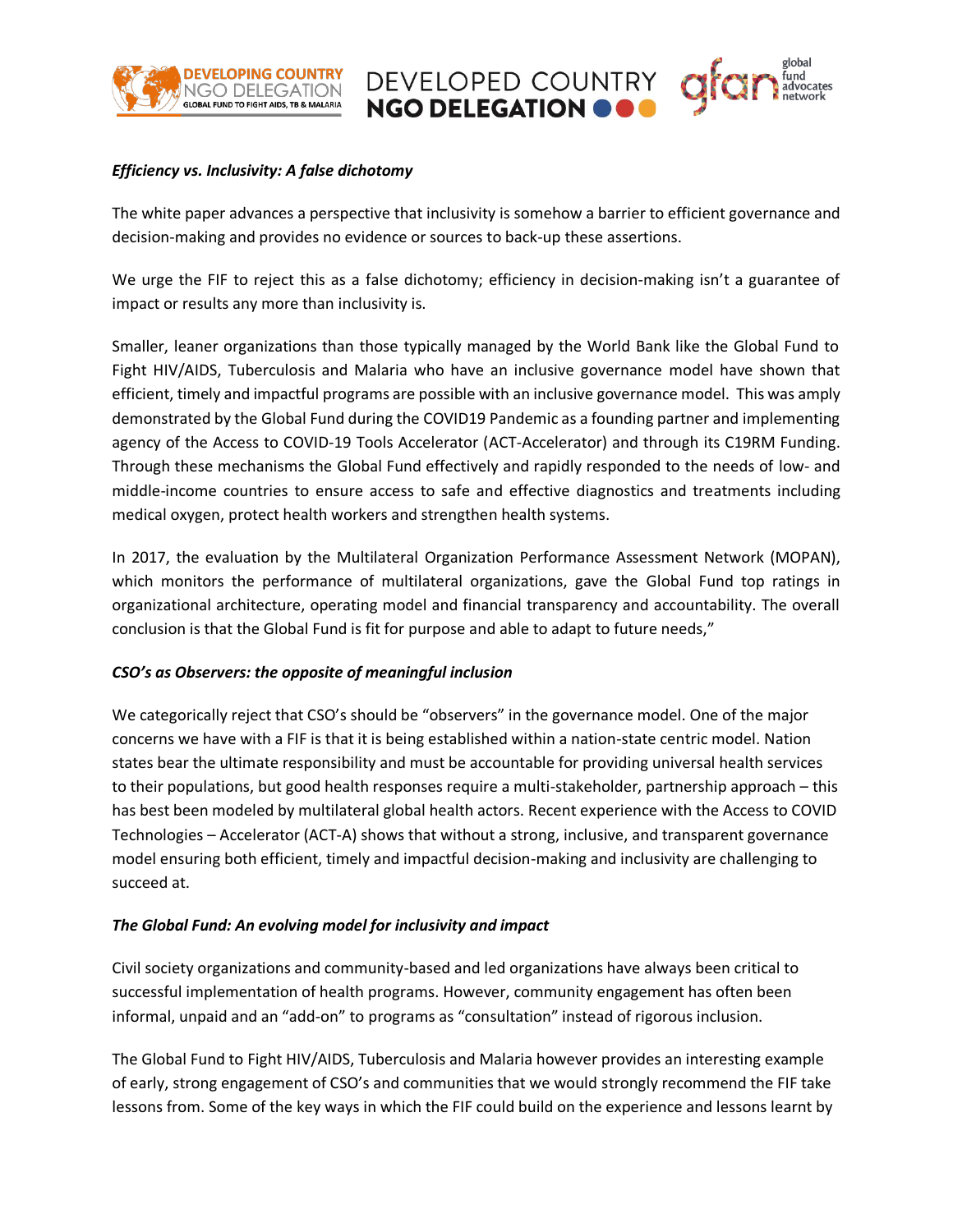

the Global Fund in its work responding to pandemics with an inclusive model for civil society partnerships includes:

• A governance structure that contains 3 voting seats (of 20) for civil society (Developed Country NGO and Developing Country NGO) and communities (Communities Delegation) and supports the delegations with financial resources to ensure equitable participation in governance matters.

DEVELOPED COUNTRY<br>NGO DELEGATION OOO

- The Global Fund makes dedicated engagement of civil society and communities at global, regional, and national level a clear and explicit priority, and explicitly describes both constituencies as key partners in the global, regional, and national response.
- Actively promoting and supporting linkages between investments and multiple technical partners and civil society and community partners at country, regional and global levels
- Short term technical assistance to ensure community and CSO participation from the conceptualization, to design, to implementation to monitoring and long-term support for regional platforms to access information and further technical support
- A funding model that seeks to continually revise and improve itself through policies, requirements, and tools to sustain a model which retains as core tenets a country dialogue and concept note processes that allows for – and is actively supported to include - significant opportunities to engage CSO's and communities, especially those who may be excluded from national planning processes

The Global Fund's investments in key and vulnerable populations have been significantly strengthened by working with technical partners and civil society and community partners at country, regional and global levels. The current strategy has seen the Global Fund work to scale-up evidence-based interventions with a focus on equity, gender and human rights and meaningful engagement of key and vulnerable populations and networks in the Global Fund-related processes. Building from this, the next strategy, which is set to be implemented in 2023, seeks to maximize the engagement and leadership of those most affected and continue to build out programs that maximize health equity, gender equality and human rights. In all these strategic objectives, CSO and community engagement is critical and supported via a core group of staff at the Secretariat who work to advance community and CSO inclusion and promote the expertise of CSOs and communities internally and throughout the partnership.

For these reasons, we also believe that, if created, the World Bank FIF should include multilaterals with proven track records for delivering impact before and during COVID-19 including the Global Fund as one of the agreed implementing entities from the outset. This PPR FIF should be catalytic and should build on the work of and transition from existing structures.

As an ACT-A partner, disbursing close to 5 billion of ACT-A funds, the Global Fund with its inclusive governance and decision-making structure proved effective and efficient at delivering timely and effective support despite there being obviously much to learn and improve upon for all ACT-A co-leads.